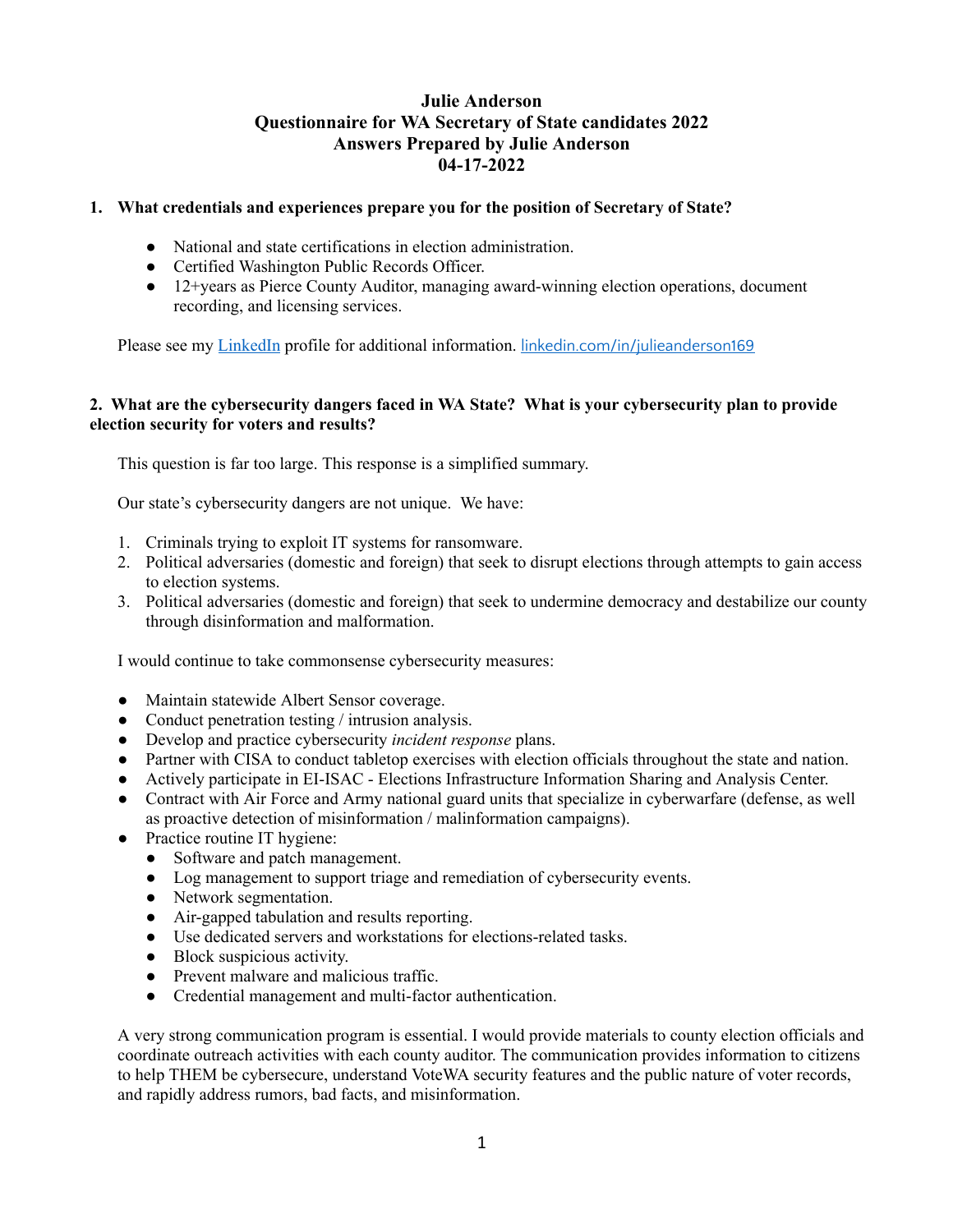### **3. What policies and practices will you initiate to expand voter registration and participation in WA?**

NOTE: Registration and participation rates throughout Washington are high (top 10 in the nation). Residual gains will be in:

- "Hard to reach" populations, that generally share these indicators: poor health outcomes, poverty, low education attainment, etc.
- Voters and potential voters who move frequently (transience), such as active duty military, students, and households migrating in search of affordable housing.

NOTE: The following list is not comprehensive or exclusive.

- A. Develop outreach tactics in partnership with institutions and businesses which also focus on (*and track*) these hard to reach and transient households:
	- K-12 institutions.
	- Landlords and rental property associations (especially those that have participated in rental assistance programs and dispute resolutions programs).
	- Disability and aging services.
- B. Work with the state legislature to create a community grant program administered by the Secretary of State (contracting, fiscal management and reporting, outcome evaluation), but managed in cooperation with county auditors (outreach, partnership with community organization, technical support). Community organizations would be invited to propose hyper-local, culturally appropriate, nonpartisan outreach programs tailored to unique local conditions.
- C. Work with the state legislature to make a permanent, INTERNAL student outreach program within higher education and community & technical college systems. Efforts need to be sustained throughout the academic year and are best led by student leaders. Election officials are the least likely to appeal to student populations. Young leaders, supervised by academic administrations, and supported by election officials, will be most effective.
- D. Work with the disability community to reach isolated voters and provide effective, compelling outreach. Voters living with disabilities require specialized communication which is intensive and tailored.
- E. Work with county auditors and the state legislature to move the in-person registration deadline closer to election day (if not eliminate the in-person require entirely).
- F. Work with county auditors and the state legislature to reform vote center law and expand the array of vote center opportunities based on data-driven standards. Use as a model Pierce County's system of public libraries as "points of assistance" on election day. Even if in-person registration requirements are adjusted, voters still need in-person assistance for information, printing, and ballot deposit. Reducing travel and access burdens will help everyone.
- G. Work with county auditors and the state legislature to expand language access beyond federal section 203 requirements. A centralized phone assistance system, based on Pierce County's successful model, and consideration for languages that aren't currently authorized by Congress (for example, neither Russian nor Ukrainian are federal-designated languages).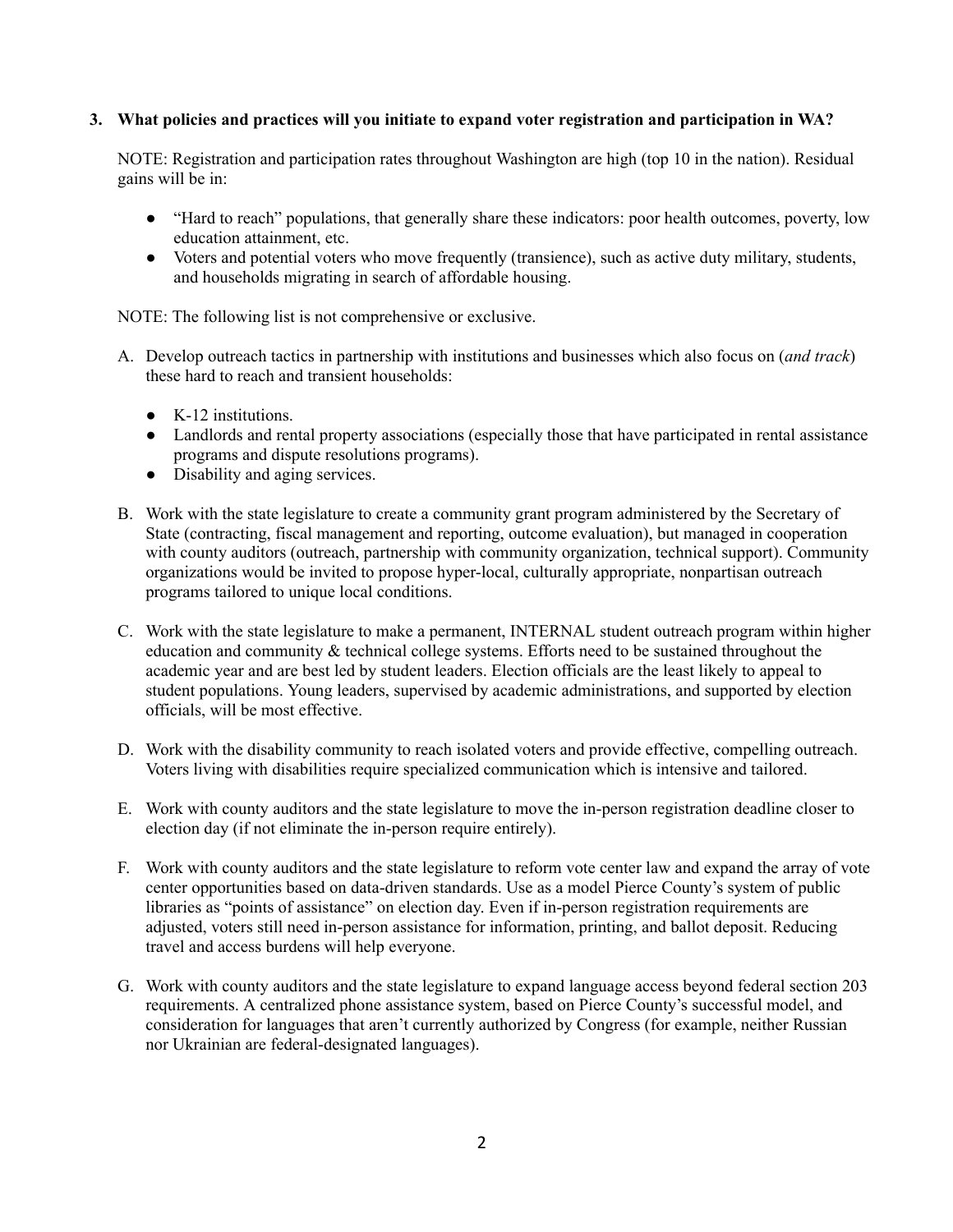4. Over 300,000 voters were removed from the rolls in WA State over the last several years. Do you support giving voters every opportunity to remain on the rolls – only removing them if/when it is clear they **have moved or are no longer eligible? How will you ensure that voters are not removed unnecessarily?**

I fully support:

- Only inactivating a registration when there is no known mailing address for the voter. Be aware, placing a registration in "inactive" status does not cancel or purge the voter.
- Only cancelling registrations when voter ineligibility can be *verified* by election administrators or when there is no known mailing address for the voter AND the voter has not contacted the election center in four years (two federal election cycles).

NOTE: We have Same Day Registration in Washington State. This significantly mitigates impacts of registration cancellations. A voter who has been removed from the registration system simply needs to r-register (at any time) or present themselves in person during the week prior to the election. They can be issued a ballot and vote on the same day, and the ballot will not be provisional.

**5. Many states have recently installed various voter suppression policies under the guise of fraud protection. Even some WA legislators introduced HB1377 to eliminate mail-in voting thus requiring people** to vote in person. Further, it has been reported that substantially more ballots from people of color have **been rejected than other populations.**

# **A. What leadership will you provide to prevent these or other voter suppression policies from being adopted in WA State**?

- Develop relationships with party leaders and legislators to *prevent* this legislation from being **introduced**
- Just because a destructive bill is filed, doesn't mean that it merits a reaction. In fact, you may unwittingly create attention and "give it oxygen."
- If destructive legislation appears to be advancing, I would provide public testimony, editorials, and media interviews to describe impacts and consequences.

# **B. How will you address the discrepancy in ballot rejections based on matching signatures?**

- $\bullet$  Explore alternative(s) to signatures.
- Make it easier to "cure" a challenged ballot.
- Improve notification to voters, alerting them that their ballot has been challenged.
- Create tailored outreach to communities experiencing disparate impacts (primary languages other than English, Black males, very young voters, and very old voters).

### **C. Please identify any other voter suppression policies that still exist in WA State and what can be done to ameliorate or eradicate such policies.**

**6. Given the pressure, harassment, and threats experienced by Secretaries of State and election workers across the United States from extremist factions, how will you support and protect your own staff, and election workers and officials at every level?**

- Training in de-escalation, self-care, and personal protection.
- Regularly rotating employees "off the front line" for periods of restoration.
- Elected leaders working alongside employees.
- Create policies that allow employees to set and enforce limits to abusive behavior.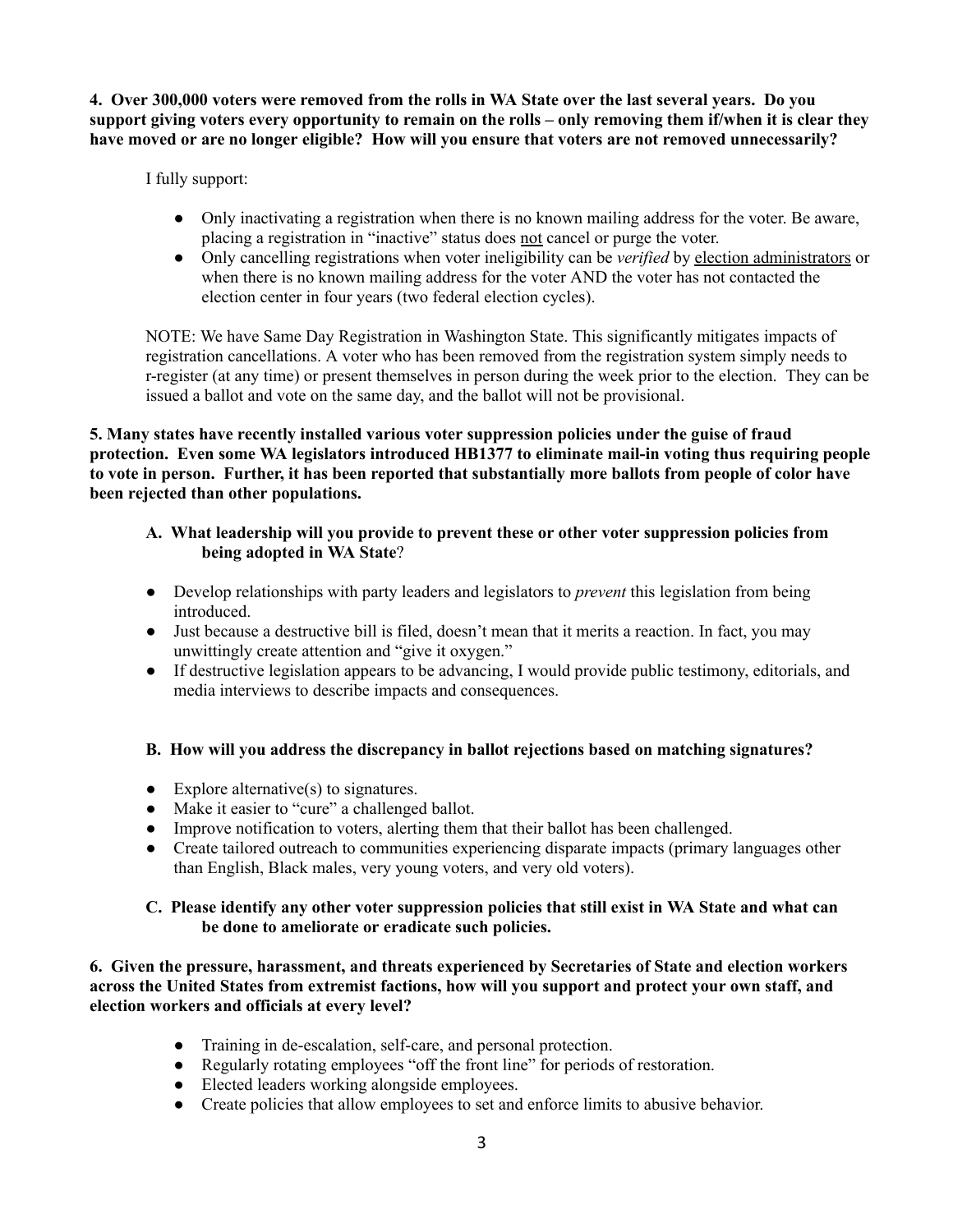- Have plans established for how to balance the need for civil behavior with voter rights.
- Plan for emergencies and drill for them.

It must be recognized that counties are run by independent elected officials and their facilities and security protocol are under the control of county government. The Secretary of State can offer supports such as urging county commissioners to "target harden" facilities and contract with appropriate levels of security during election periods. The Secretary of State can also make an statewide assessment of election facilities, identify weaknesses, and make appeals to the legislature and congress to appropriate grants to harden targets and make workplaces as safe and welcoming as possible.

**7. False narratives about elections being untrustworthy have been fostered by disinformation and conspiracy theories about election fraud, especially about the 2020 Presidential and swing state elections but also about elections everywhere. How will you reassure voters that our elections are secure? How do you propose to effectively prevent or counter false messages:**

# **A. on social media? B. from political candidates themselves?**

# **C. from officials (hired, appointed, or elected) who are not candidates?**

This question is far too large in scope. This response is a simplified summary.

Public reassurance:

- A comprehensive communication plan linked to and amplified by county communications.
- Advertise, promote, and celebrate election audits, recounts, and certifications.
- Investigate additional types of audits that are publicly observable or involve members of the public.

Countering false messages:

- A comprehensive communication plan linked to and amplified by county communications.
- Ensure that the public knows where to turn for accurate information.
- Inoculate the public in advance, so they are less susceptible to false messages.
- Host a "myth buster" page that posts and responds to rumors and false information. Ensure that the page is distributed / displayed across all 39 counties.
- Partner with public and private institutions that can monitor the internet and detect misinformation and disinformation (universities, military, CISA and ISAC).
- Establish outstanding media relationships and provide media advisories in a quick and reliable fashion. Make myself, civic leaders, and county auditors available for on camera / on radio interviews.

### 8. How will you seek to assure that election officials themselves will not be able to take actions that **jeopardize the safety and security of the elections under their administration (as happened elsewhere)?**

Revise RCW 29A. 12.020 (Inspection and test by secretary of state) and WAC 434-335 (Voting Systems) to explicitly prohibit third party access to voting systems after installation.

It must be acknowledged that county auditors are independently elected officials, and it is extremely difficult to remove the elected official's authority. The Secretary of State would need to go to court to restrain another election official. I would be willing to do so, but my priority is to prevent this from happening.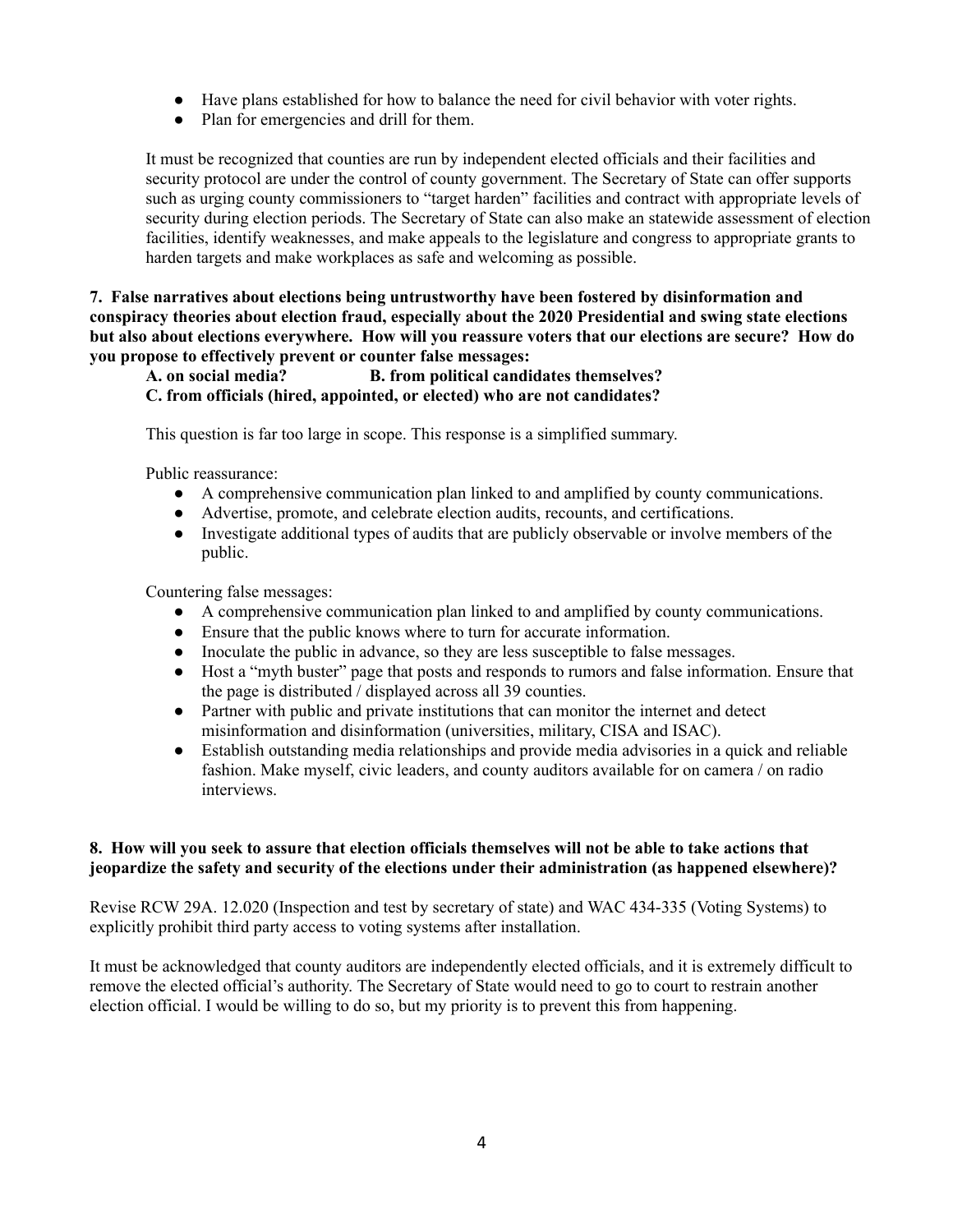### **9. With regard to any voting machines still used in WA State:**

### **A. Will you require that all voting machines have a** *handmarked* **paper ballot backup (or other verified paper backup for people with disabilities)?**

No. A hand marked paper ballot defeats the purpose of an Accessible Voting Unit (AVU), which offers a much-needed *alternative* to a hand marked ballot. This is critically important to voters living with disabilities, as well as military and overseas voters.

NOTE: A voting machine is a machine used to record votes without paper. In Washington State, there are no voting machines in use. We are a paper-based Vote-By-Mail state. Every vote is counted via a paper ballot.

To assist voters living with disabilities, we all deploy "Accessible Voting Units" (AVU) at our vote centers. Think of an AVU as a fancy pen. It simply helps people living with disabilities to mark a paper ballot using a computer, rather than a pen. They indicate their choices using a mouse or finger or sip-puff device. This allows the voter to vote with privacy and independence and prevents them from having to ask for assistance. An AVU does not store votes or tally results. It simply helps the voter to mark a paper ballot and print it. It's the same ballot that you would return via Vote by Mail.

No counties in Washington State use "Direct Recording Electronic" voting machines.

### **B. Will you replace any proprietary voting machines with machines using open source software which is available for inspection and verification?**

NOTE: A voting machine is a machine used to record votes without paper. In Washington State, there are no voting machines in use. We are a paper-based Vote-By-Mail state. Every vote is counted via a paper ballot.

Therefore, I assume you are asking about central count tabulation equipment.

No. I will not replace certified equipment that is county property. The Secretary of State doesn't have the authority to remove and replace county equipment. The Secretary's authority is limited to certification of equipment and ensuring that equipment and procedures comply with state law. In line with this authority, the Secretary of State could decertify compromised equipment or equipment that fails to meet standards or audits.

Regarding central count tabulation equipment, I would continue to enforce existing laws, rules, and procedures.

- Certified voting machines must be tested by Voting System Test Labs (VSTLs) that hold a valid accreditation from NIST's National Voluntary Laboratory Accreditation Program (NVLAP).
- Verification that software versions are remain unchanged from federal and state certified versions.
- Logic and accuracy testing occurs prior to each election.
- Post-election audits immediately after election day, prior to certification.

NOTE: All the above rules include public observation opportunities, advertised in legal notices and held in open public meetings. Documents are publicly available as well.

As an additional measure, I'll propose these additional requirements:

● Regularly verify that executable files have not been altered (hash documentation).